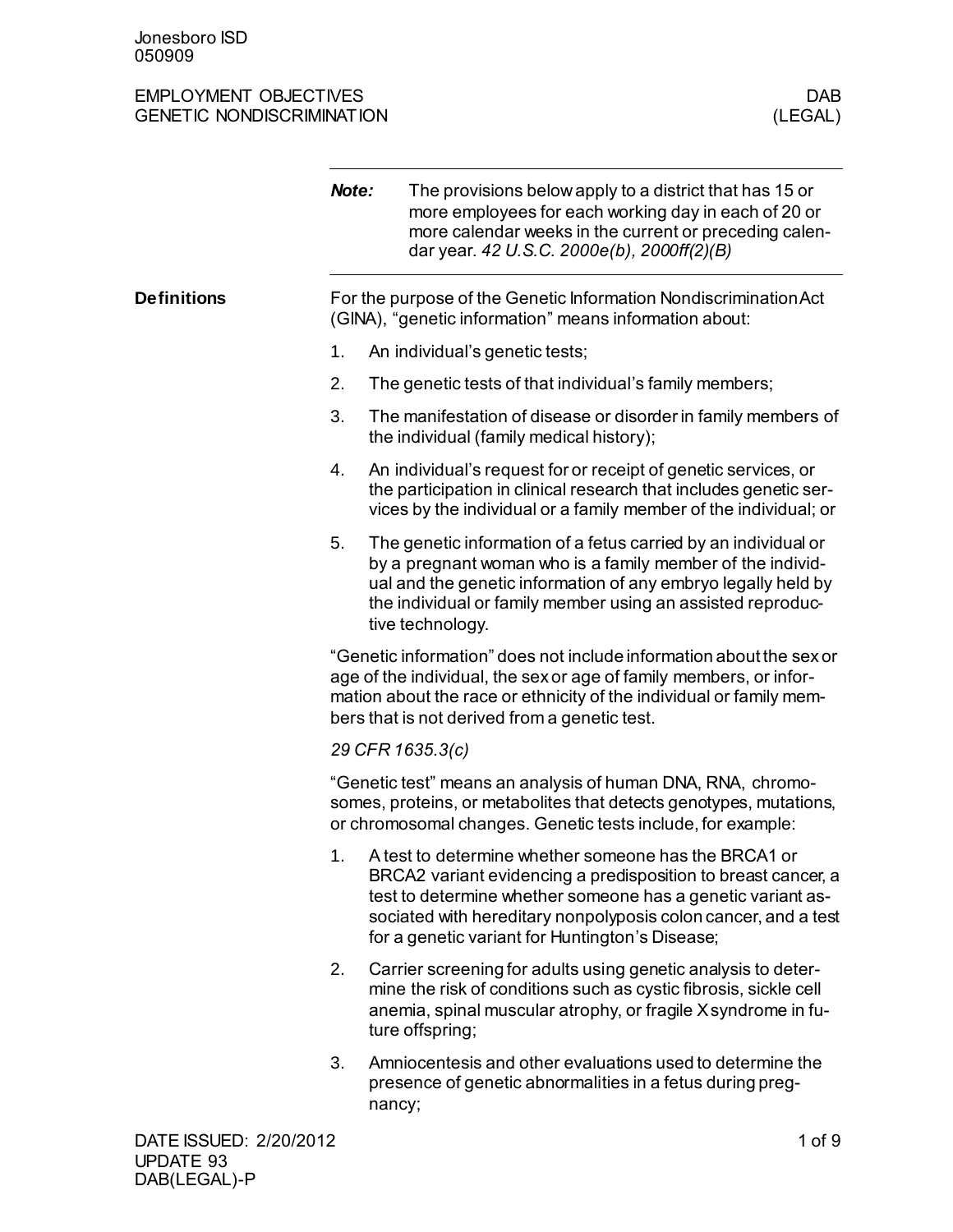|                                                      | 4.                                                                                                                                                                                                                                                                                                                                             | Newborn screening analysis that uses DNA, RNA, protein, or<br>metabolite analysis to detect or indicate genotypes, muta-<br>tions, or chromosomal changes, such as a test for PKU per-<br>formed so that treatment can begin before a disease mani-<br>fests;                                                                                        |  |
|------------------------------------------------------|------------------------------------------------------------------------------------------------------------------------------------------------------------------------------------------------------------------------------------------------------------------------------------------------------------------------------------------------|------------------------------------------------------------------------------------------------------------------------------------------------------------------------------------------------------------------------------------------------------------------------------------------------------------------------------------------------------|--|
|                                                      | 5.                                                                                                                                                                                                                                                                                                                                             | Pre-implantation genetic diagnosis performed on embryos<br>created using in vitro fertilization;                                                                                                                                                                                                                                                     |  |
|                                                      | 6.                                                                                                                                                                                                                                                                                                                                             | Pharmacogenetic tests that detect genotypes, mutations, or<br>chromosomal changes that indicate how an individual will re-<br>act to a drug or a particular dosage of a drug;                                                                                                                                                                        |  |
|                                                      | 7.                                                                                                                                                                                                                                                                                                                                             | DNA testing to detect genetic markers that are associated<br>with information about ancestry; and                                                                                                                                                                                                                                                    |  |
|                                                      | 8.                                                                                                                                                                                                                                                                                                                                             | DNA testing that reveals family relationships, such as pater-<br>nity.                                                                                                                                                                                                                                                                               |  |
|                                                      |                                                                                                                                                                                                                                                                                                                                                | Examples of tests or procedures that are not genetic tests are:                                                                                                                                                                                                                                                                                      |  |
|                                                      | 1.                                                                                                                                                                                                                                                                                                                                             | An analysis of proteins or metabolites that does not detect<br>genotypes, mutations, or chromosomal changes;                                                                                                                                                                                                                                         |  |
|                                                      | 2.                                                                                                                                                                                                                                                                                                                                             | A medical examination that tests for the presence of a virus<br>that is not composed of human DNA, RNA, chromosomes,<br>proteins, or metabolites;                                                                                                                                                                                                    |  |
|                                                      | 3.                                                                                                                                                                                                                                                                                                                                             | A test for infectious and communicable diseases that may be<br>transmitted through food handling;                                                                                                                                                                                                                                                    |  |
|                                                      | 4.                                                                                                                                                                                                                                                                                                                                             | Complete blood counts, cholesterol tests, and liver-function<br>tests.                                                                                                                                                                                                                                                                               |  |
|                                                      | A test for the presence of alcohol or illegal drugs is not a genetic<br>test. However, a test to determine whether an individual has a ge-<br>netic predisposition for alcoholism or drug use is a genetic test.                                                                                                                               |                                                                                                                                                                                                                                                                                                                                                      |  |
|                                                      | 29 CFR 1635.3(f)                                                                                                                                                                                                                                                                                                                               |                                                                                                                                                                                                                                                                                                                                                      |  |
| <b>Notices</b>                                       | The District shall post in conspicuous places on its premises,<br>where notices to employees and applicants for employment are<br>customarily posted, a notice setting forth excerpts from or summar-<br>ies of the pertinent provisions of the GINA regulation and infor-<br>mation pertinent to the filing of a complaint. 29 CFR 1635.10(c) |                                                                                                                                                                                                                                                                                                                                                      |  |
| <b>Prohibited Practices</b><br><b>Discrimination</b> |                                                                                                                                                                                                                                                                                                                                                | The District shall not discriminate against an individual on the basis<br>of genetic information in regard to hiring, discharge, compensation,<br>or terms, conditions, or privileges of employment. Notwithstanding<br>the foregoing, a cause of action for disparate impact is not availa-<br>ble under GINA. 42 U.S.C. 2000ff-1(a); 29 CFR 1635.4 |  |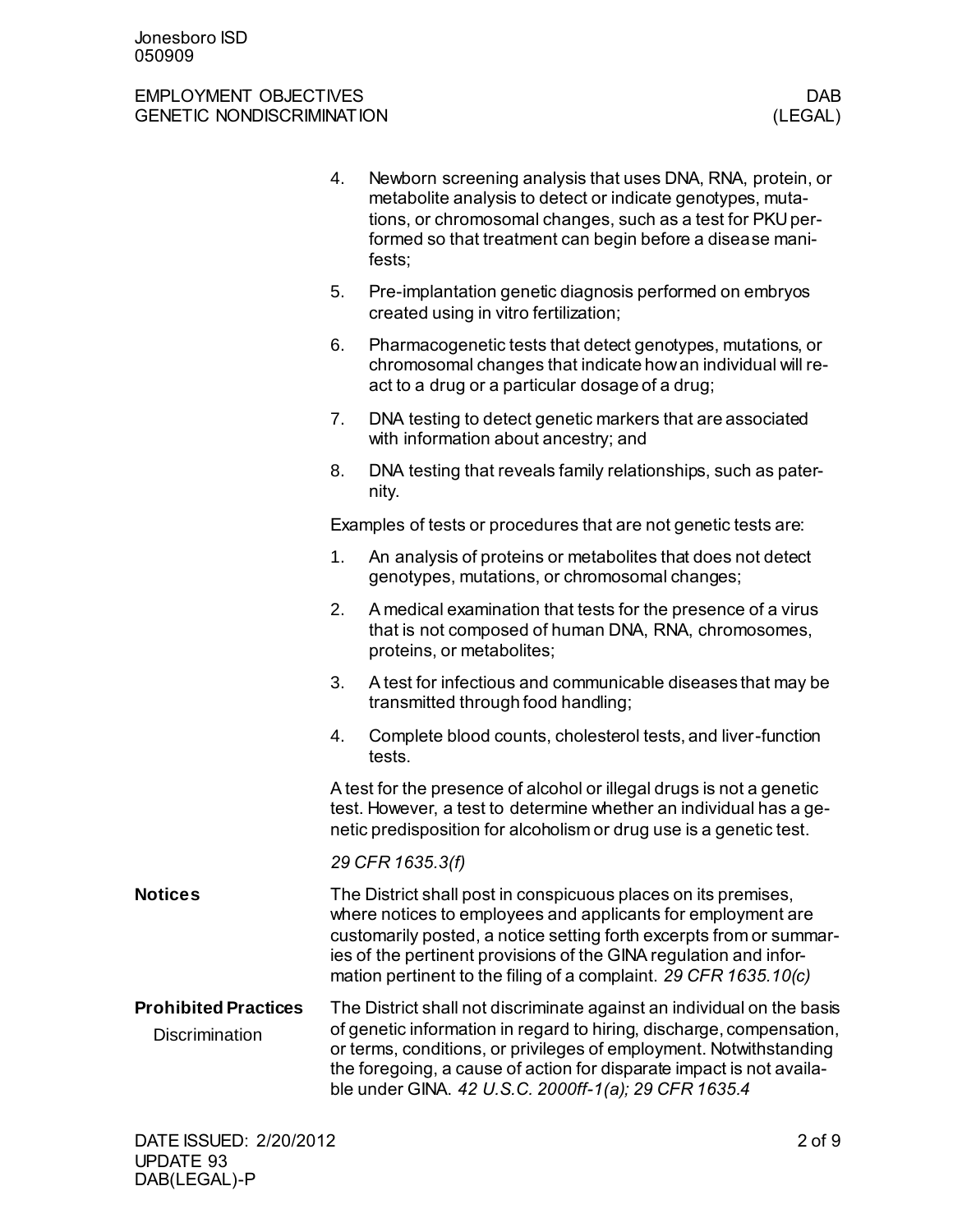| <b>EMPLOYMENT OBJECTIVES</b>     | <b>DAB</b> |
|----------------------------------|------------|
| <b>GENETIC NONDISCRIMINATION</b> | (LEGAL,    |

| Retaliation                           | The District shall not discriminate against an individual because the<br>individual has opposed any act or practice made unlawful by GINA<br>or because the individual made a charge, testified, assisted, or par-<br>ticipated in any manner in an investigation, proceeding, or hearing<br>under GINA. 42 U.S.C. 2000ff-6(f); 29 CFR 1635.7                                                                                                                                                                                                    |  |  |
|---------------------------------------|--------------------------------------------------------------------------------------------------------------------------------------------------------------------------------------------------------------------------------------------------------------------------------------------------------------------------------------------------------------------------------------------------------------------------------------------------------------------------------------------------------------------------------------------------|--|--|
| Acquisition                           | Except as set forth below or otherwise provided in the GINA regu-<br>lations, the District shall not request, require, or purchase genetic<br>information of an individual or family member of the individual. 42<br>$U.S.C. 2000ff-1(b)$ ; 29 CFR 1635.8(a)                                                                                                                                                                                                                                                                                     |  |  |
|                                       | "Request" includes:                                                                                                                                                                                                                                                                                                                                                                                                                                                                                                                              |  |  |
|                                       | 1.<br>Conducting an Internet search on an individual in a way that<br>is likely to result in the District's obtaining genetic information;                                                                                                                                                                                                                                                                                                                                                                                                       |  |  |
|                                       | Actively listening to third-party conversations or searching an<br>2.<br>individual's personal effects for the purpose of obtaining ge-<br>netic information; and                                                                                                                                                                                                                                                                                                                                                                                |  |  |
|                                       | 3.<br>Making requests for information about an individual's current<br>health status in a way that is likely to result in the District's ob-<br>taining genetic information.                                                                                                                                                                                                                                                                                                                                                                     |  |  |
|                                       | 29 CFR 1635.8(a)                                                                                                                                                                                                                                                                                                                                                                                                                                                                                                                                 |  |  |
| <b>Disclosure</b>                     | A district that possesses genetic information, regardless of how the<br>District obtained the information, shall not disclose the information<br>except as set forth in the GINA regulations. 29 CFR 1635.9(b) [See<br>CONFIDENTIALITY, below]                                                                                                                                                                                                                                                                                                   |  |  |
| <b>Manifested</b><br><b>Condition</b> | The District shall not be considered to be in violation of the GINA<br>regulations based on the use, acquisition, or disclosure of medical<br>information about a manifested disease, disorder, or pathological<br>condition of an employee or member, even if the disease, disorder,<br>or pathological condition has or may have a genetic basis or com-<br>ponent. However, genetic information about a manifested disease,<br>disorder, or pathological condition is subject to the requirements<br>and prohibitions of GINA. 29 CFR 1635.12 |  |  |
|                                       | "Manifestation" or "manifested" means, with respect to a disease,<br>disorder, or pathological condition, that an individual has been or<br>could reasonably be diagnosed with the disease, disorder, or<br>pathological condition by a health-care professional with appropri-<br>ate training and expertise in the field of medicine involved. A dis-<br>ease, disorder, or pathological condition is not manifested if the di-<br>agnosis is based principally on genetic information. 29 CFR<br>1635.3(g)                                    |  |  |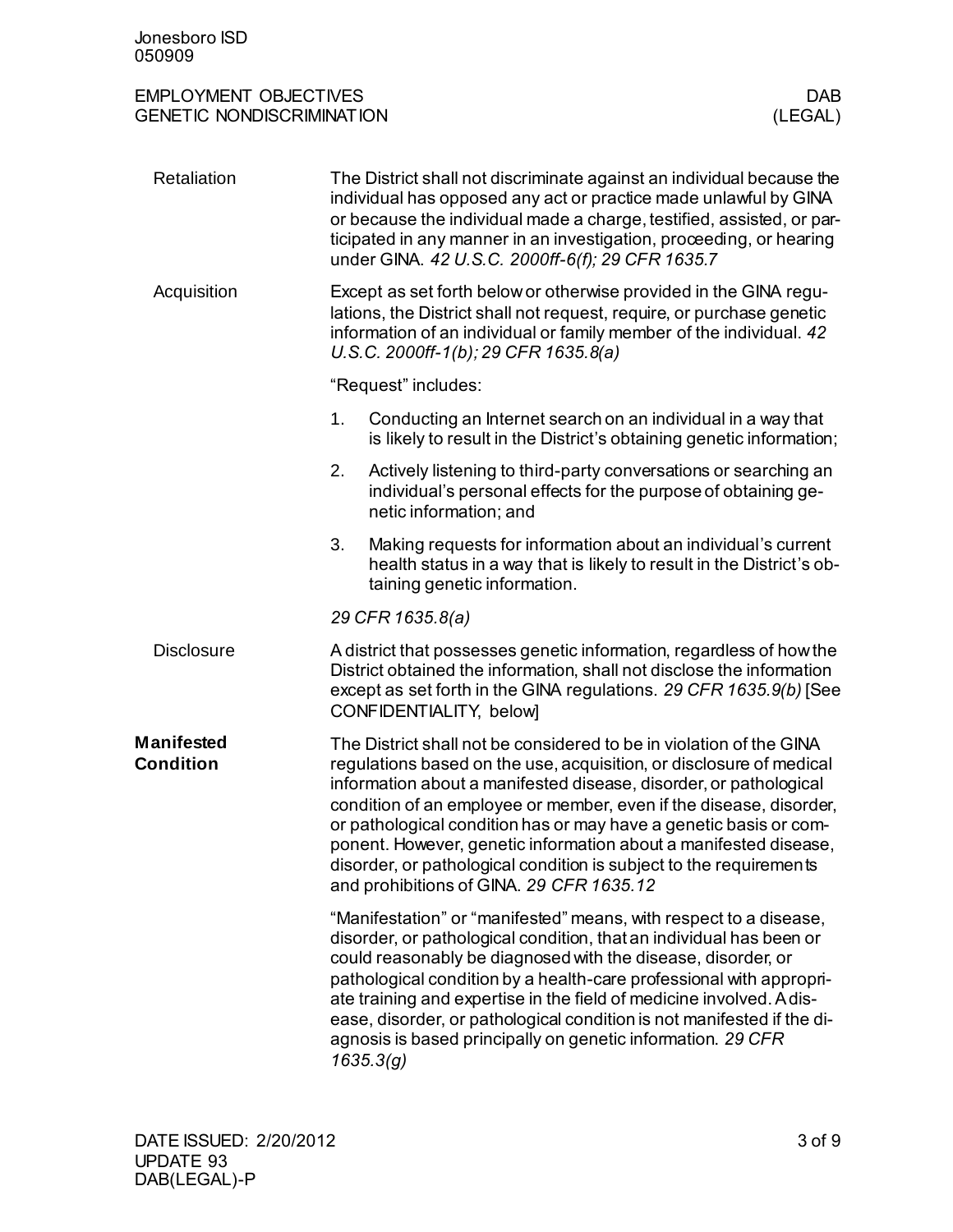| <b>Inadvertent</b><br><b>Acquisition</b>          | The general prohibition against requesting, requiring, or purchasing<br>genetic information does not apply where the District inadvertently<br>requests or requires genetic information of the individual or family<br>member of the individual. This exception applies in situations<br>where a manager or supervisor learns genetic information about an<br>individual by:                                          |                                                                                                                                                                                                                                                                                                                                                                                                                                                                                                                                                                        |  |
|---------------------------------------------------|-----------------------------------------------------------------------------------------------------------------------------------------------------------------------------------------------------------------------------------------------------------------------------------------------------------------------------------------------------------------------------------------------------------------------|------------------------------------------------------------------------------------------------------------------------------------------------------------------------------------------------------------------------------------------------------------------------------------------------------------------------------------------------------------------------------------------------------------------------------------------------------------------------------------------------------------------------------------------------------------------------|--|
|                                                   | 1.                                                                                                                                                                                                                                                                                                                                                                                                                    | Overhearing a conversation between the individual and oth-<br>ers;                                                                                                                                                                                                                                                                                                                                                                                                                                                                                                     |  |
|                                                   | 2.                                                                                                                                                                                                                                                                                                                                                                                                                    | Receiving the information during a casual conversation, in-<br>cluding in response to an ordinary expression of concern that<br>is the subject of the conversation. This exception does not ap-<br>ply where a manager or supervisor follows up with questions<br>that are probing in nature, such as whether other family mem-<br>bers have the condition or whether the individual has been<br>tested for the condition, because the supervisor or official<br>should know that these questions are likely to result in the ac-<br>quisition of genetic information; |  |
|                                                   | 3.                                                                                                                                                                                                                                                                                                                                                                                                                    | Receiving unsolicited information (e.g., where a manager or<br>supervisor receives an unsolicited e-mail about the health of<br>an employee's family member from a co-worker); or                                                                                                                                                                                                                                                                                                                                                                                      |  |
|                                                   | 4.                                                                                                                                                                                                                                                                                                                                                                                                                    | Accessing a social media platform that the manager or super-<br>visor was given permission to access by the creator of the<br>profile at issue (e.g., a supervisor and employee are con-<br>nected on a social networking site and the employee provides<br>family medical history on his page).                                                                                                                                                                                                                                                                       |  |
|                                                   | 29 CFR 1635.8(b)(1)(ii)                                                                                                                                                                                                                                                                                                                                                                                               |                                                                                                                                                                                                                                                                                                                                                                                                                                                                                                                                                                        |  |
| <b>Requests for Medical</b><br><b>Information</b> | If the District acquires genetic information in response to a lawful<br>request for medical information, the acquisition of genetic infor-<br>mation will not generally be considered inadvertent unless the Dis-<br>trict directs the individual and/or health-care provider from whom it<br>requested medical information not to provide genetic information<br>[see SAFE HARBOR, below]. 29 CFR 1635.8(b)(1)(i)(A) |                                                                                                                                                                                                                                                                                                                                                                                                                                                                                                                                                                        |  |
|                                                   | Situations involving lawful requests for medical information include,<br>for example:                                                                                                                                                                                                                                                                                                                                 |                                                                                                                                                                                                                                                                                                                                                                                                                                                                                                                                                                        |  |
|                                                   | 1.                                                                                                                                                                                                                                                                                                                                                                                                                    | Requests for documentation to support a request for reasona-<br>ble accommodation under federal, state, or local law;                                                                                                                                                                                                                                                                                                                                                                                                                                                  |  |
|                                                   | 2.                                                                                                                                                                                                                                                                                                                                                                                                                    | Requests for medical information as required, authorized, or<br>permitted by federal, state, or local law, such as where an em-<br>ployee requests leave under the Family and Medical Leave<br>Act (FMLA) to attend to the employee's own serious health                                                                                                                                                                                                                                                                                                               |  |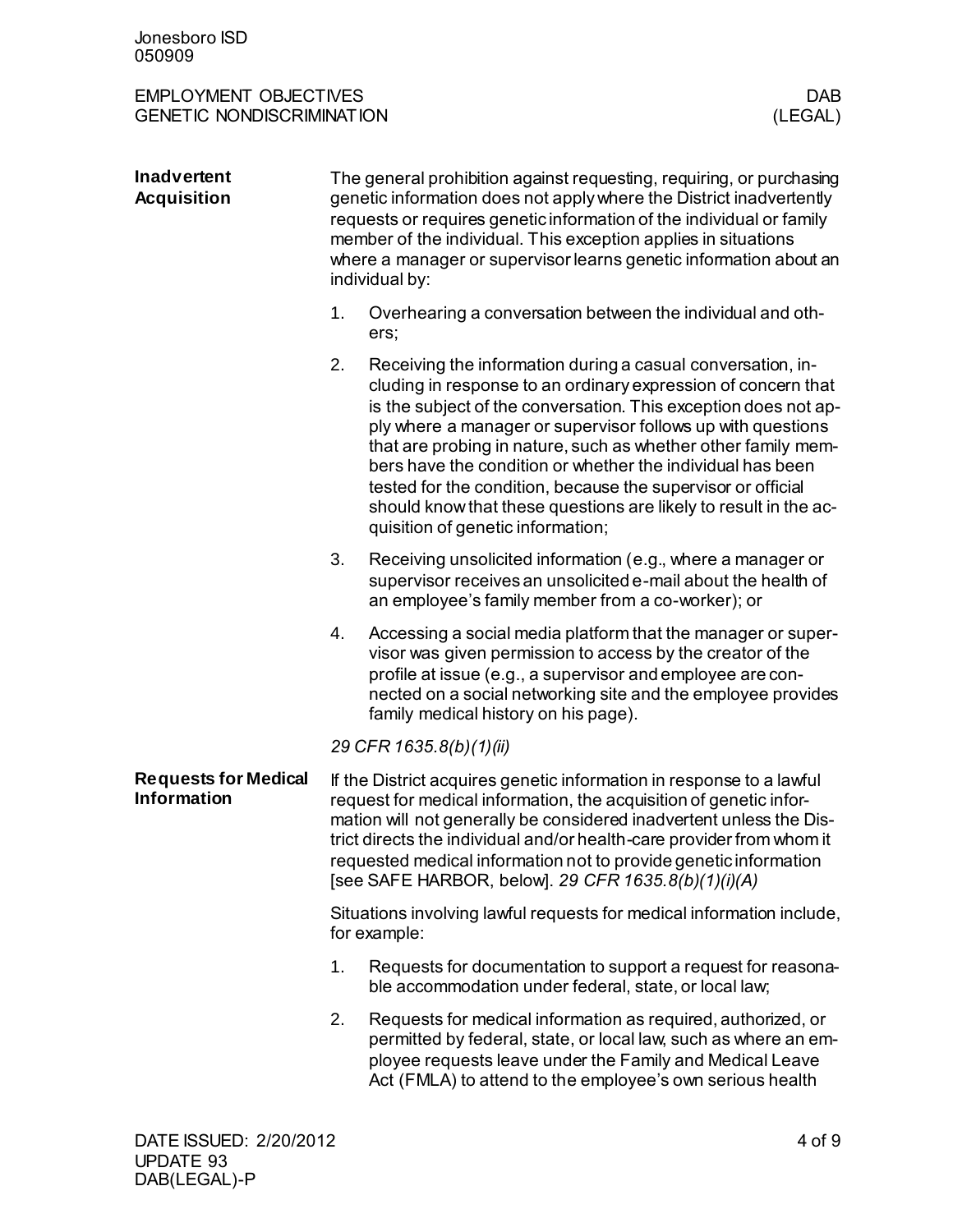|                             | condition or where an employee complies with the FMLA's<br>employee return to work certification requirements; or                                                                                                                                                                                                                                                                                                                                                                                                                                                                                                                                                                                                                                                                                                                                                                                                                             |
|-----------------------------|-----------------------------------------------------------------------------------------------------------------------------------------------------------------------------------------------------------------------------------------------------------------------------------------------------------------------------------------------------------------------------------------------------------------------------------------------------------------------------------------------------------------------------------------------------------------------------------------------------------------------------------------------------------------------------------------------------------------------------------------------------------------------------------------------------------------------------------------------------------------------------------------------------------------------------------------------|
|                             | 3.<br>Requests for documentation to support leave that is not gov-<br>erned by federal, state, or local laws requiring leave, as long<br>as the documentation required to support the request other-<br>wise complies with the requirements of the Americans with<br>Disabilities Act (ADA) and other laws limiting the District's ac-<br>cess to medical information.                                                                                                                                                                                                                                                                                                                                                                                                                                                                                                                                                                        |
|                             | 29 CFR 1635.8(b)(1)(i)(D)                                                                                                                                                                                                                                                                                                                                                                                                                                                                                                                                                                                                                                                                                                                                                                                                                                                                                                                     |
| Safe Harbor                 | Any receipt of genetic information in response to a request for<br>medical information shall be deemed inadvertent if the District uses<br>language such as the following:                                                                                                                                                                                                                                                                                                                                                                                                                                                                                                                                                                                                                                                                                                                                                                    |
|                             | "The Genetic Information Nondiscrimination Act of 2008 (GINA)<br>prohibits employers and other entities covered by GINA Title II from<br>requesting or requiring genetic information of an individual or family<br>member of the individual, except as specifically allowed by this law.<br>To comply with this law, we are asking that you not provide any ge-<br>netic information when responding to this request for medical in-<br>formation. 'Genetic information,' as defined by GINA, includes an<br>individual's family medical history, the results of an individual's or<br>family member's genetic tests, the fact that an individual or an indi-<br>vidual's family member sought or received genetic services, and<br>genetic information of a fetus carried by an individual or an individ-<br>ual's family member or an embryo lawfully held by an individual or<br>family member receiving assistive reproductive services." |
|                             | The District's failure to give such a notice or to use this or similar<br>language will not prevent the District from establishing that a partic-<br>ular receipt of genetic information was inadvertent if the request for<br>medical information was not likely to result in the District's obtain-<br>ing genetic information (for example, where an overly broad re-<br>sponse is received in response to a tailored request for medical in-<br>formation).                                                                                                                                                                                                                                                                                                                                                                                                                                                                               |
|                             | 29 CFR 1635.8(b)(1)(i)(B), (C)                                                                                                                                                                                                                                                                                                                                                                                                                                                                                                                                                                                                                                                                                                                                                                                                                                                                                                                |
| Employment<br>Examinations  | The prohibition on acquisition of genetic information applies to<br>medical examinations related to employment. The District shall tell<br>health-care providers not to collect genetic information, including<br>family medical history, as part of a medical examination intended to<br>determine the ability to perform a job. 29 CFR 1635.8(d)                                                                                                                                                                                                                                                                                                                                                                                                                                                                                                                                                                                            |
| Remedial<br><b>Measures</b> | The District shall take additional reasonable measures within its<br>control if it learns that genetic information is being requested or re-<br>quired in medical examinations related to employment. Such rea-                                                                                                                                                                                                                                                                                                                                                                                                                                                                                                                                                                                                                                                                                                                               |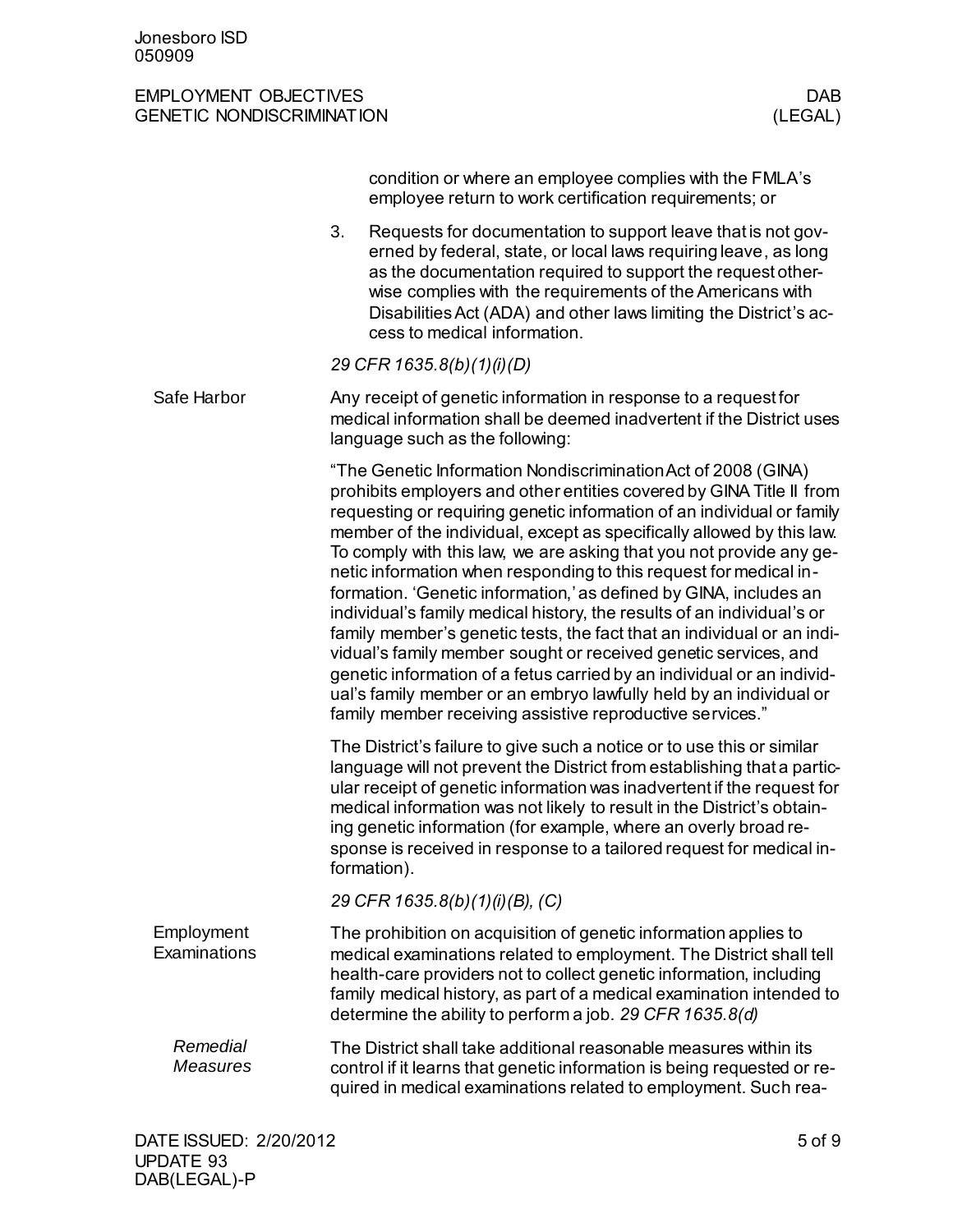|                                                 | sonable measures may depend on the facts and circumstances un-<br>der which a request for genetic information was made, and may in-<br>clude no longer using the services of a health-care professional<br>who continues to request or require genetic information during<br>medical examinations after being informed not to do so. 29 CFR<br>1635.8(d)                                                                                                                                                                                                                                                                                                                        |
|-------------------------------------------------|---------------------------------------------------------------------------------------------------------------------------------------------------------------------------------------------------------------------------------------------------------------------------------------------------------------------------------------------------------------------------------------------------------------------------------------------------------------------------------------------------------------------------------------------------------------------------------------------------------------------------------------------------------------------------------|
| <b>Health or Genetic</b><br><b>Services</b>     | The general prohibition against requesting, requiring, or purchasing<br>genetic information does not apply where the District offers health<br>or genetic services, including services offered as part of a voluntary<br>wellness program, if the conditions at 29 CFR 1635.8(b)(2) are<br>met.                                                                                                                                                                                                                                                                                                                                                                                 |
|                                                 | The District may not offer a financial inducement for individuals to<br>provide genetic information but may offer financial inducements for<br>completion of health risk assessments that include questions about<br>family medical history or other genetic information. The District<br>shall make clear, in language reasonably likely to be understood by<br>those completing the health risk assessment, that the inducement<br>will be made available whether or not the participant answers<br>questions regarding genetic information.                                                                                                                                  |
|                                                 | The District may offer financial inducements to encourage individu-<br>als who have voluntarily provided genetic information (e.g., family<br>medical history) that indicates that they are at increased risk of ac-<br>quiring a health condition in the future to participate in disease<br>management programs or other programs that promote healthy<br>lifestyles, and/or to meet particular health goals as part of a health<br>or genetic service. However, the District must also offer these pro-<br>grams to individuals with current health conditions and/or to individ-<br>uals whose lifestyle choices put them at increased risk of develop-<br>ing a condition. |
|                                                 | 29 CFR 1635.8(b)(2)                                                                                                                                                                                                                                                                                                                                                                                                                                                                                                                                                                                                                                                             |
| <b>Leave Requests</b>                           | The general prohibition against requesting, requiring, or purchasing<br>genetic information does not apply where the District requests fam-<br>ily medical history to comply with the certification provisions of the<br>FMLA or state or local family and medical leave laws, or pursuant<br>to a policy (even in the absence of requirements of federal, state,<br>or local leave laws) that permits the use of leave to care for a sick<br>family member and that requires all employees to provide infor-<br>mation about the health condition of the family member to substan-<br>tiate the need for leave. 29 CFR $1635.8(b)(3)$                                          |
| <b>Publicly Available</b><br><b>Information</b> | The general prohibition against requesting, requiring, or purchasing<br>genetic information does not apply where the District acquires ge-<br>netic information from documents that are commercially and pub-                                                                                                                                                                                                                                                                                                                                                                                                                                                                   |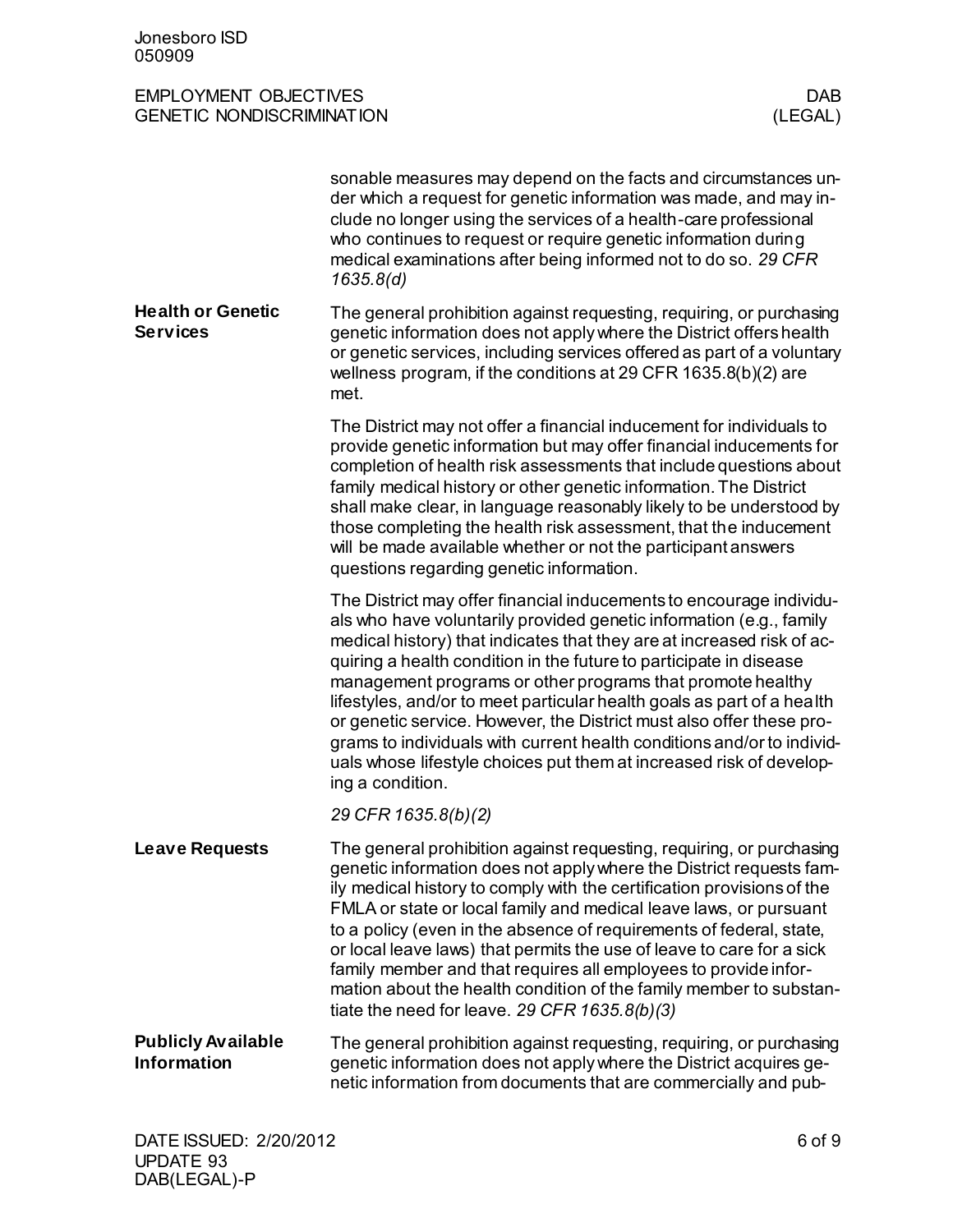|                                            | licly available for review or purchase, including newspapers, maga-<br>zines, periodicals, or books, or through electronic media, such as<br>information communicated through television, movies, or the Inter-<br>net, except that this exception does not apply to: |                                                                                                                                                                                                                                                                                                                                                                                                                                                                                                                                                                                         |  |
|--------------------------------------------|-----------------------------------------------------------------------------------------------------------------------------------------------------------------------------------------------------------------------------------------------------------------------|-----------------------------------------------------------------------------------------------------------------------------------------------------------------------------------------------------------------------------------------------------------------------------------------------------------------------------------------------------------------------------------------------------------------------------------------------------------------------------------------------------------------------------------------------------------------------------------------|--|
|                                            | 1.                                                                                                                                                                                                                                                                    | Medical databases, court records, or research databases<br>available to scientists on a restricted basis;                                                                                                                                                                                                                                                                                                                                                                                                                                                                               |  |
|                                            | 2.                                                                                                                                                                                                                                                                    | Genetic information acquired through sources with limited ac-<br>cess, such as social networking sites and other media<br>sources which require access permission from a specific indi-<br>vidual or where access is conditioned on membership in a<br>particular group, unless the District can show that access is<br>routinely granted to all who request it;                                                                                                                                                                                                                        |  |
|                                            | 3.                                                                                                                                                                                                                                                                    | Genetic information obtained through commercially and pub-<br>licly available sources if the District sought access to those<br>sources with the intent of obtaining genetic information; or                                                                                                                                                                                                                                                                                                                                                                                            |  |
|                                            | 4.                                                                                                                                                                                                                                                                    | Genetic information obtained through media sources, whether<br>or not commercially and publicly available, if the District is<br>likely to acquire genetic information by accessing those<br>sources, such as Web sites and online discussion groups that<br>focus on issues such as genetic testing of individuals and ge-<br>netic discrimination.                                                                                                                                                                                                                                    |  |
|                                            |                                                                                                                                                                                                                                                                       | 29 CFR 1635.8(b)(4)                                                                                                                                                                                                                                                                                                                                                                                                                                                                                                                                                                     |  |
| Workplace<br>Monitoring                    |                                                                                                                                                                                                                                                                       | The general prohibition against requesting, requiring, or purchasing<br>genetic information does not apply where the District acquires ge-<br>netic information for use in the genetic monitoring of the biological<br>effects of toxic substances in the workplace. Such monitoring must<br>meet the criteria at 29 CFR 1635.8(b)(5). 29 CFR 1635.8(b)(5)                                                                                                                                                                                                                              |  |
| Inquiries Made of<br><b>Family Members</b> |                                                                                                                                                                                                                                                                       | The District does not violate the GINA regulations when it requests,<br>requires, or purchases information about a manifested disease,<br>disorder, or pathological condition of an employee whose family<br>member is also employed by the District or who is receiving health<br>or genetic services on a voluntary basis. For example, the District<br>does not violate the GINA regulations by asking someone whose<br>sister also works for the District to take a post-offer medical exami-<br>nation that does not include requests for genetic information. 29<br>CFR 1635.8(c) |  |
| <b>Confidentiality</b>                     |                                                                                                                                                                                                                                                                       | A district that possesses genetic information in writing about an<br>employee must maintain such information on forms and in medical<br>files (including where the information exists in electronic forms and<br>files) that are separate from personnel files. The District must treat<br>such information as a confidential medical record. The District may                                                                                                                                                                                                                          |  |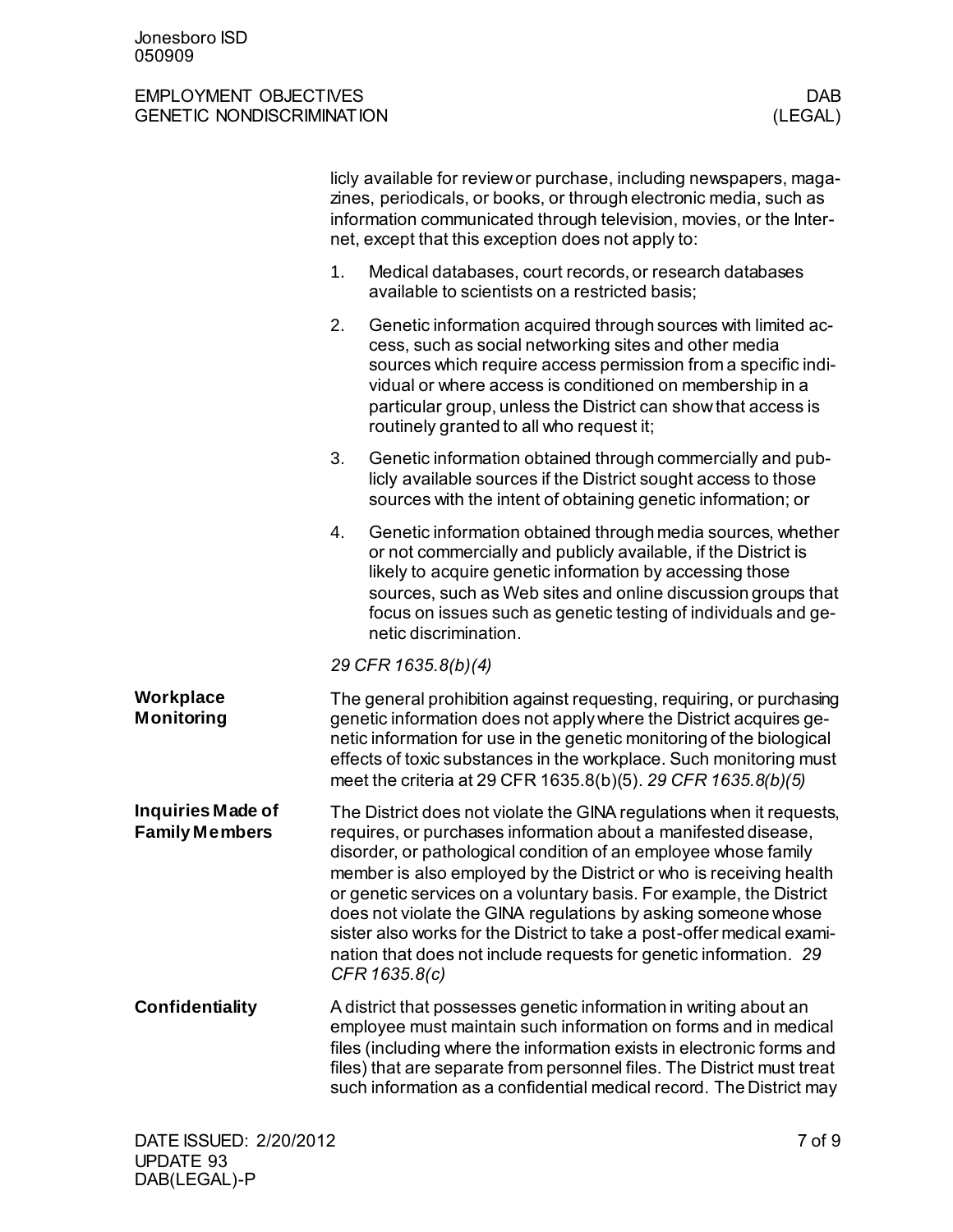|                                |                                                                                                                                                                                                                                                                                                                                                                                                                                                                             | maintain genetic information about an employee in the same file in<br>which it maintains confidential medical information under the ADA.                                                                                                                                                                                                                                  |  |  |
|--------------------------------|-----------------------------------------------------------------------------------------------------------------------------------------------------------------------------------------------------------------------------------------------------------------------------------------------------------------------------------------------------------------------------------------------------------------------------------------------------------------------------|---------------------------------------------------------------------------------------------------------------------------------------------------------------------------------------------------------------------------------------------------------------------------------------------------------------------------------------------------------------------------|--|--|
|                                | Genetic information placed in personnel files before November 21,<br>2009, need not be removed. The District will not be liable under the<br>GINA regulations for the mere existence of the information in the<br>file. However, the prohibitions on use and disclosure of genetic in-<br>formation apply to all genetic information that meets the statutory<br>definition, including genetic information requested, required, or pur-<br>chased before November 21, 2009. |                                                                                                                                                                                                                                                                                                                                                                           |  |  |
|                                | Genetic information that the District receives orally need not be re-<br>duced to writing but may not be disclosed, except as permitted by<br>29 CFR part 1635.                                                                                                                                                                                                                                                                                                             |                                                                                                                                                                                                                                                                                                                                                                           |  |  |
|                                | Genetic information that the District acquires through sources that<br>are commercially and publicly available, as provided by 29 CFR<br>1635.8(b)(4), is not considered confidential genetic information but<br>may not be used to discriminate against an individual.                                                                                                                                                                                                     |                                                                                                                                                                                                                                                                                                                                                                           |  |  |
|                                |                                                                                                                                                                                                                                                                                                                                                                                                                                                                             | 29 CFR 1635.9(a)                                                                                                                                                                                                                                                                                                                                                          |  |  |
| <b>Disclosure</b><br>Permitted | A district that possesses any genetic information, regardless of<br>how the District obtained the information (except for genetic infor-<br>mation acquired through commercially and publicly available<br>sources), may disclose the information:                                                                                                                                                                                                                          |                                                                                                                                                                                                                                                                                                                                                                           |  |  |
|                                | 1.                                                                                                                                                                                                                                                                                                                                                                                                                                                                          | To the employee (or family member if the family member is re-<br>ceiving genetic services) about whom the information pertains<br>upon receipt of the employee's written request;                                                                                                                                                                                         |  |  |
|                                | 2.                                                                                                                                                                                                                                                                                                                                                                                                                                                                          | To an occupational or other health researcher if the research<br>is conducted in compliance with the regulations and protec-<br>tions at 45 CFR part 46;                                                                                                                                                                                                                  |  |  |
|                                | 3.                                                                                                                                                                                                                                                                                                                                                                                                                                                                          | In response to an order of a court. The District may disclose<br>only the genetic information expressly authorized by the or-<br>der. If the order was secured without the knowledge of the<br>employee to whom the information refers, the District shall in-<br>form the employee of the order and any genetic information<br>that was disclosed pursuant to the order; |  |  |
|                                | 4.                                                                                                                                                                                                                                                                                                                                                                                                                                                                          | To government officials investigating compliance with Title II<br>of GINA if the information is relevant to the investigation;                                                                                                                                                                                                                                            |  |  |
|                                | 5.                                                                                                                                                                                                                                                                                                                                                                                                                                                                          | To the extent the information is disclosed in support of an em-<br>ployee's compliance with the certification provisions of the<br>FMLA or certification requirements under state family and<br>medical leave laws; or                                                                                                                                                    |  |  |